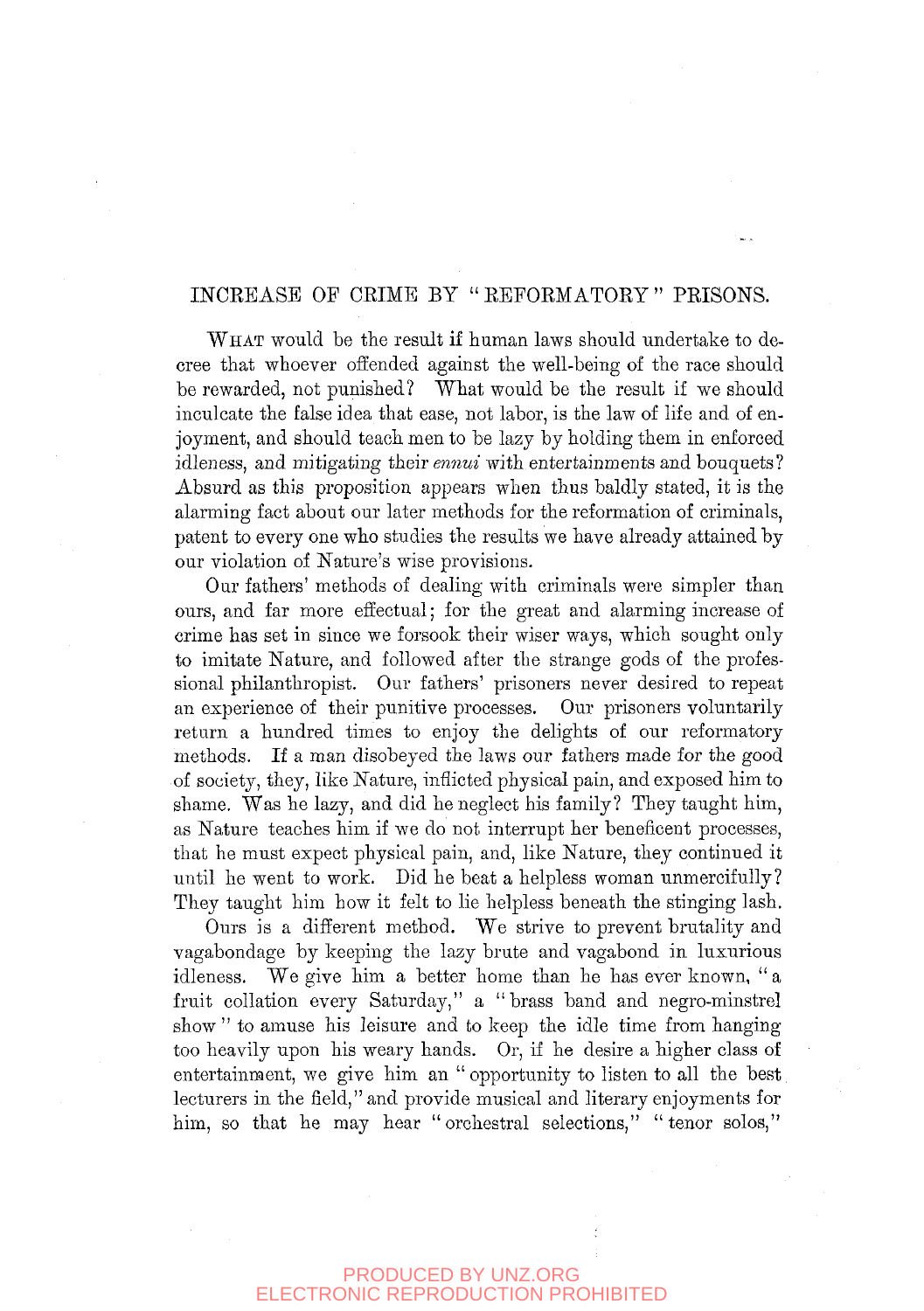" piano solos," a "paper on philanthropy," and one on "Teneriffe;" the whole programme concluding with an "illustrated lecture and a vocal selection by the prison quartette." This is certainly travelling a long way from our fathers' crude methods; bat the authority for saying that these benefits all find a place in our prison system is the unimpeachable Official Eeport of the Massachusetts Commissioners of Prisons, where we learn also that our " unfortunate friends' " bill of fare consists of the " best that the market affords." Some of the articles named in this weekly *menu* are as follows: tomato-soup, beef-soup, clam-chowder, baked fish with sauce, mashed potatoes, corned beef with apple-sauce, roast beef with vegetables, baked beans, brown and white bread with butter, oatmeal and milk, gingerbread, prunes and cheese, tea and coffee with milk and sugar, fruit, and cocoa. And if we turn to the Eeport of the Young Men's Christian Association, we shall find that he is not wholly dependent on the care of the State for his physical and aesthetic pabulum; for at Christmas and other appropriate seasons the charitable young men go to visit him, and supply him with "appropriate chromo Christmas cards." We read in the official report of the chaplain, that " on the 17th of June a bouquet of flowers was furnished each inmate of the prison by the ladies of the Flower Mission, to the great pleasure of the recipients; " that " generous gifts of fiction and other literature " will be given to the library; and that the officer in charge will request the State to expend thousands of dollars additional to these luxuries, that these "unfortunates "—who have burned dwelling-houses, outraged and violated the chastity of innocent women, broken and entered dwellings at night and put the inhabitants in fear, or by some atrocious breach of trust reduced a hundred widows and orphans to penury—may have further hours in the evening to devote themselves to the proper cultivation of the light and solid literature so kindly given them by the State and by private munificence.

And what, meanwhile, of our " unfortunate friend's " wife and children? Our fathers, on whom the light of the higher philanthropy had not yet dawned, used to take some interest in the prisoner's family. Some of the church societies have taken the matter in hand of late, we understand, and our "friends" may rest tolerably assured that their families will get on moderately well without them. They will not have roast beef and bouquets, to be sure, for they have committed no crimes which entitle them to such luxuries as we lavish on their guilty lords and masters. They have lived hard-working, commonplace, honest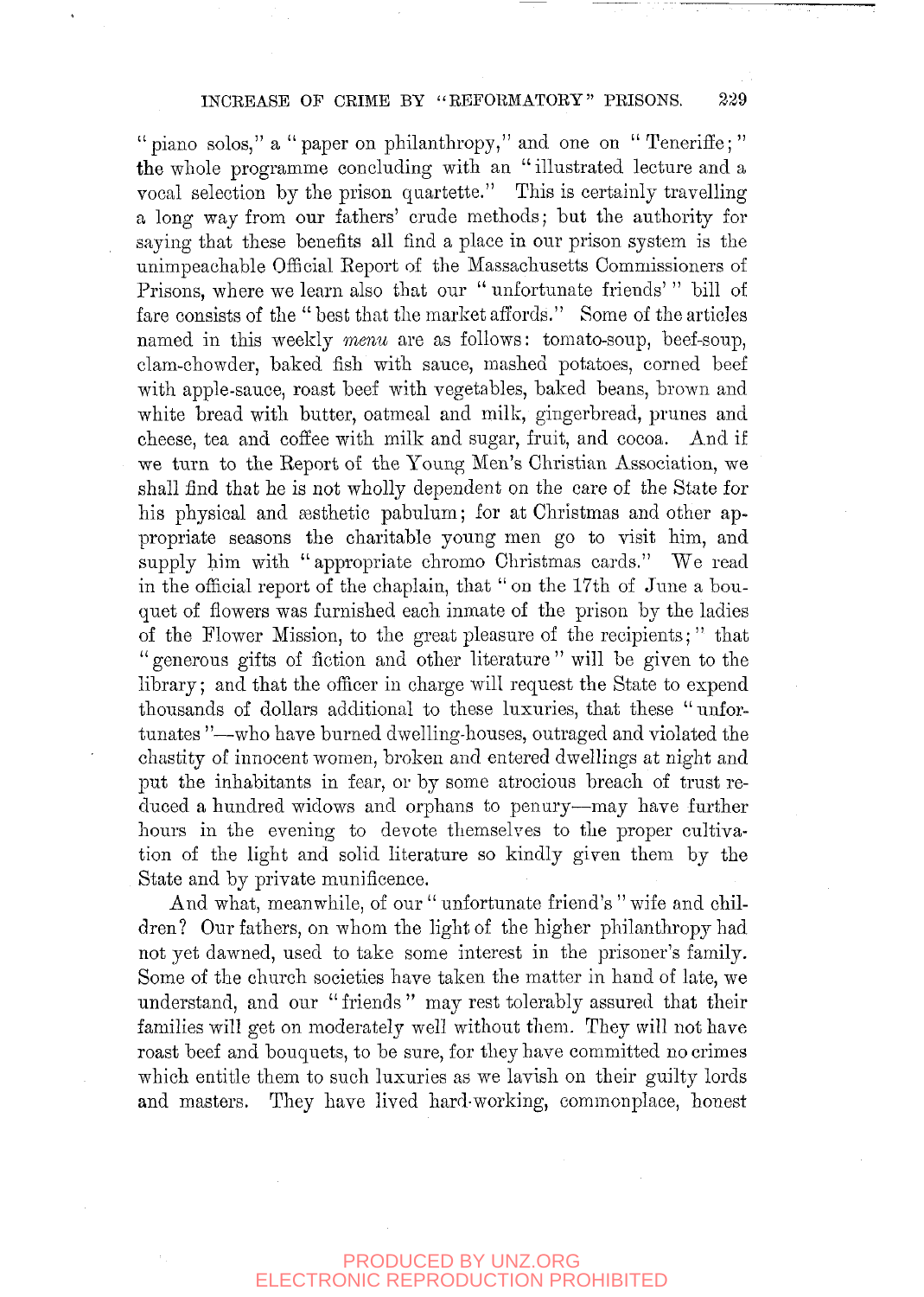#### 230 INCREASE OF CRIME BY "REFORMATORY" PRISONS.

lives; but it is quite proper that this romantic being, whose kind our fathers used to whip until he went to work to win his wife's and children's bread, should be taken away from them, and treated to " the best the market affords," while his innocent family are left to beg or starve. We are not so "barbarous as our less enlightened sires," who whipped the criminal, and made him feed the innocent. " *Nous avons change tout cela."* 

Is this a fancy picture only, the mockery of a purely philistine mind? It is information drawn not only from the personal observations of the writer in daily attendance upon the criminal courts during more than two decades, but it is vouched for by the Annual Eeports of the Commissioners of Prisons made to the Legislatures of Massachusetts for the years 1886, 1887, 1888, and 1890, where all these interesting facts concerning the bodily, gesthetic, and spiritual wellbeing of the criminal classes of this enlightened Commonwealth, may be found, with the added information that still further work in this direction is done in the State of New York, aided and supplemented by a Ladies' Mission, which is both a " fruit and flower mission." It is interesting to note here that one of the phases of the crime of malicious mischief—the malicious injury of ornamental shrubs—is now indexed in the public statutes of Massachusetts under the head of " Æsthetics," and, until the enlarged and amended index was published, could be found only under that designation.

In justice to the officials who report this state of affairs for us, it should be said that they are in no way responsible for its existence. The philanthropist is abroad in these troubled times, and all must obey him: the official can only execute his will, and record its results.

" The punitive idea " has been scouted off the field as a relic of barbarism, fit only for the dark ages. The philanthropic associations known as " prison associations " constantly boast that they " have abolished the punitive idea;" and here they find their opportunity to realize, to a considerable extent, that dream of the socialist, and to relieve a large portion of the race from the incentives of "material necessity and material ambition."

Let us see what they have accomplished by thus improving on the methods of our wiser mother, Nature, who through these sharp reminders has spurred us on to all our best achievements in every direction.

From the Eeport of the Attorney-General for the year 1839 it appears that in the dark ages of 1836-38, when the punitive idea was still esteemed as valuable, and in accordance with immutable law,

#### PRODUCED BY UNZ.ORG ECTRONIC REPRODUCTION PROHIBITED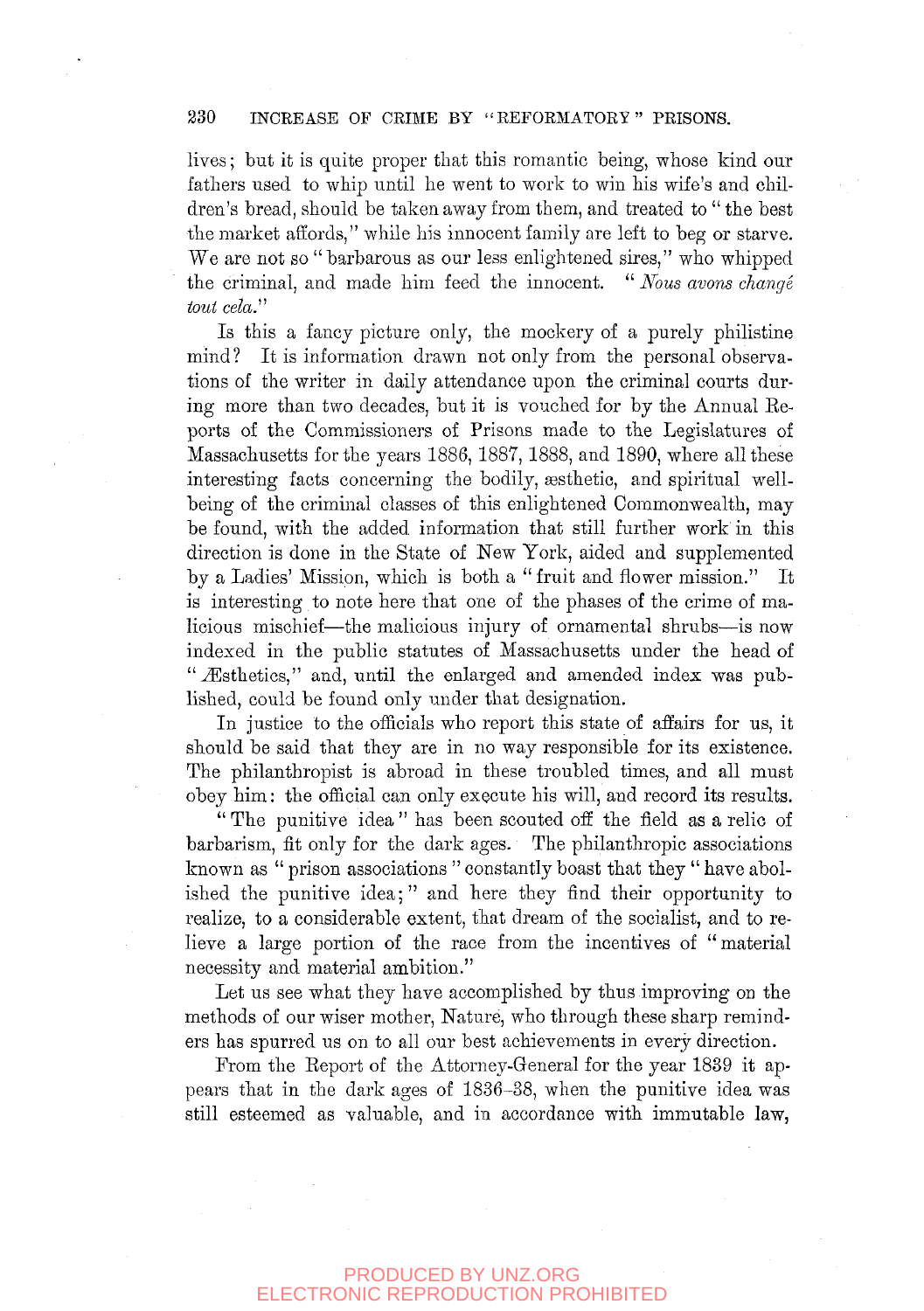England and Wales, with a population of 14,000,000, had but 14,771 prisoners, or one to every 948 inhabitants; New York, with a population of 2,200,000, had 1,086 prisoners, or one to every 2,025 (the reformer was not then active in New York); Massachusetts, with a population of 700,000, had 852 prisoners, or one to every 822 inhabitants. The last Eeport of the Commissioners of Prisons, which has continued this portion of the reports of the earlier attorneys-general, shows that this proportion of prisoners to population has vastly changed. The population has only trebled; but the number of prisoners has increased fifty-fold. In the county prisons alone, excluding the State Prison and reformatories, this proportion has increased to one prisoner to every 461 inhabitants. The criminal cases in the lower courts during the year ending September 30, 1890, were in the aggregate 81,255, and in the Superior Court 2,158 more; in all, 83,413; and of this number, 33,290 were committed to the county prisons.

The question forces itself home on us here. How long will it be before, under this system of what we may be pardoned for calling "orchestral," as opposed to natural, selection, we shall reduce the proportion as much again, till it reaches a point where every single inhabitant is a prisoner? The problem is simple if the present ratio is maintained; and it is to be noted that it has been an increasing ratio. Briefly stated it is this: if in fifty years the ratio of prisoners to population has been reduced from one in 800 to one in 400, will the next fifty years take off the remaining 400? and shall we become a nation of criminals? In the city of Boston we have already made avast stride in that direction, for from the official figures it appears that in Boston one person in every 222 was a prisoner.

This is very serious business; and when we reflect, that, with oneseventh of the population of the England of fifty years ago, Massachusetts had last year more than three times the number of prisoners, —that is, 44,908 prisoners to our 2,200,000 population, as against England's 14,771 prisoners to her 14,000,000 population, over 21 per cent more than England,—we can see how fast and how far we have drifted since we cut loose from those safe moorings of Nature, to try to better her punitive methods by something which we are pleased to call " less barbarous and more reformatory."

But do our newer methods reform? It appears from the last official report, that, out of the 33,290 prisoners committed during the last year in Massachusetts, over 17,667 were known to be recommitments, the State Farm being excluded—recommitments of persons who were so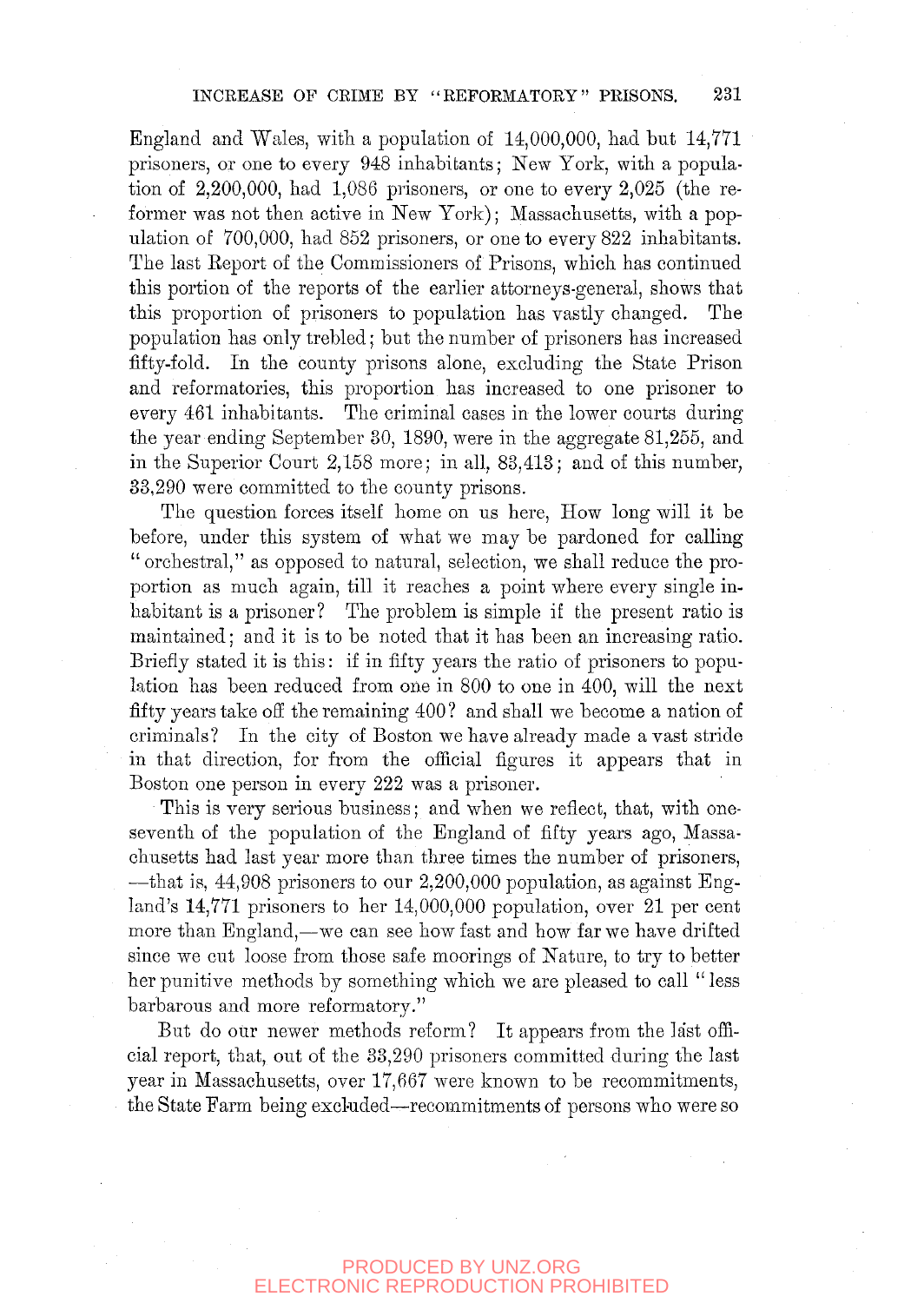#### 232 INCREASE OF CRIME BY "REFORMATORY" PRISONS.

pleased with our "orchestras," and "chrome Christmas cards," and  $\ddot{H}$  bouquets," and " roast beef," and " fruit collations," that they returned to enjoy these delightful reformatory agencies again. Indeed, so fascinating do these rewards of crime become, that the wiser portion, who prefer comfort to freedom, return again and again to obtain these unwonted luxuries. It appears from these official tables, that, not counting the vast number unrecognized, 124 men and 84 women, in all 158 persons, are known to have returned for these blessings more than fifty times, and 397 persons more than thirty times. They have an old gardener at the House of Industry in Boston Harbor who has had himself committed more than a hundred times. He says he " knows when he is well off."

We learn from this same source that the State Prison at Charleston is now "our only punitive institution." This is the institution whose warden reports that the diet is constantly improving and that holiday and other privileges are increasing, as well as expenses, the last in a degree that " alarms " the warden. It is here, too, that the bouquets were "so appreciated by the recipients;" and, according to the chaplain's last report, "the library" (with its 50 per cent of fiction and  $5$ per cent of religious works) " stands to do its gracious, ameliorating, and helpful work as aforetime." And it is here, too, that the same chaplain reports, that " after much observation, some of which has been a source of pain, it seems proper to call attention to the fact that many men, mostly young men, acquire the habit of using tobacco after their arrival at the prison. This is not so much because they wish it as because they do not know what to do with the tobacco they have given them each week, and because every one seemingly uses it." "After all," he pathetically adds, "some never acquire the habit." The matter of expenses is assuming proportions, which, with the vast increase of commitments, will soon amount to a burden most grievous to be borne, the mere current expenses of the county prisons alone having increased from \$141,999 in 1862 to \$335,392 in the year 1890. The commitments to the same prison have more than doubled in number in the last nine years, the figures being 8,675 commitments to county prisons in the year 1881, as against 18,222 in the year 1890. In this last year there were also 13,828 persons committed to the Boston House of Industry, and 390 to the State Farm, concerning which we have no means of ascertaining the expenses; but the total cost of maintenance, exclusive of the cost of commitments, is evidently already well above a million dollars yearly. The fact that during the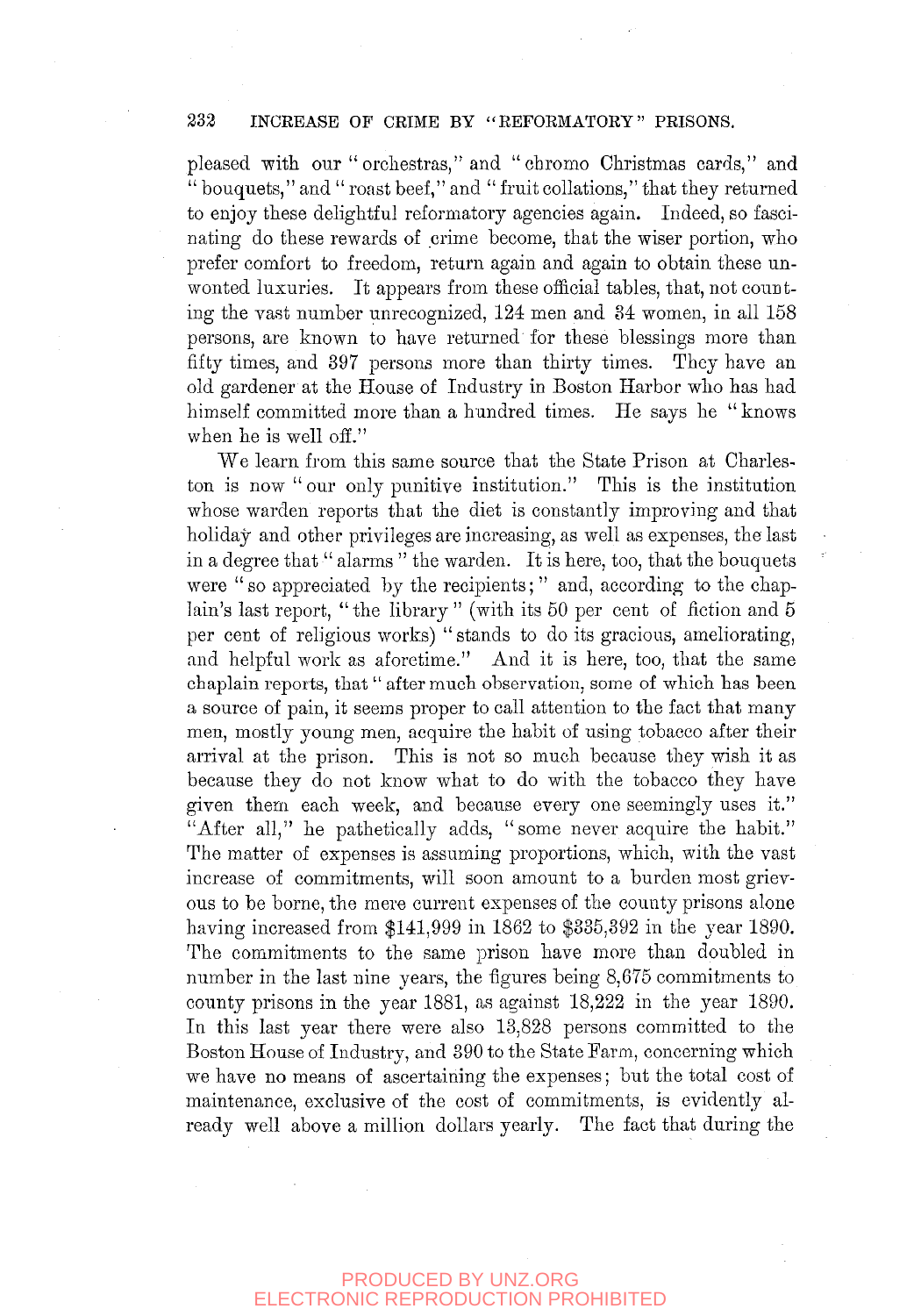### INCREASE OP CRIME BY "REFORMATORY" PRISONS. 233

past year, in a population of only 2,236,943 persons, there were 80,844 arrests and 83,481 criminal prosecutions,—that is, 20,000 more than there were only nine years ago,—is highly significant. Population has increased in that period; but we must not forget that while, in the last fifty years, the population has increased from  $737,700$  to 2,238,-943,—that is, has about trehled,—the number of prisoners has meanwhile increased fifty-fold—852 prisoners in 1838, against 44,908 in 1890.

These are the results of an entire change of system,—a change declared to be "from punitive to reformatory," but which might be more succinctly characterized as " from punishment to bouquets." We can hardly believe that these astounding figures can represent the facts, but they are all from carefully prepared sworn official reports by officers who have no inducement to misrepresent them. When we read in them that "the prison is yet to be built where the men shall earn their living," and that large numbers must be kept in idleness for want of space and opportunities to supply them with work, and when we consider what unusual luxuries roast beef and fruit and flowers are to the persons who inhabit these quiet retreats of elegant leisure, we may feel less inclined to doubt their accuracy.

The friends of the present system agree that " austerity and severity must pervade the prison place," and that " the prisoner must go out persuaded that the way of the transgressor is hard." One cannot but wonder, however, if the 158 persons known to have returned to prison more than fifty times fully appreciate the force of these two admirable statements from their own extended experience of the prison place and of the way of the transgressor.

In this connection the writer must be pardoned for digressing a moment from these formal reports to some facts of his own observation during the last twenty years, in which he has daily assisted in the administration of the criminal law. Taking a warm interest in the abiding welfare of the prisoners who have come before his notice, he has striven to preserve such as he could from the experiences of jail life, and has put forth considerable energies in this direction. Lately he called the attention of three stalwart young men charged with vagrancy to the fact that the effect of their appeal was to double their confinement from four months to eight months. Quick as a flash came back the answer, "Don't you suppose we know what we are about? That is just what we want!" Volumes of commentary could not tell more about the effect of the " bouquet system," if we may be permitted to call it so, though perhaps " roast-beef orchestral" would more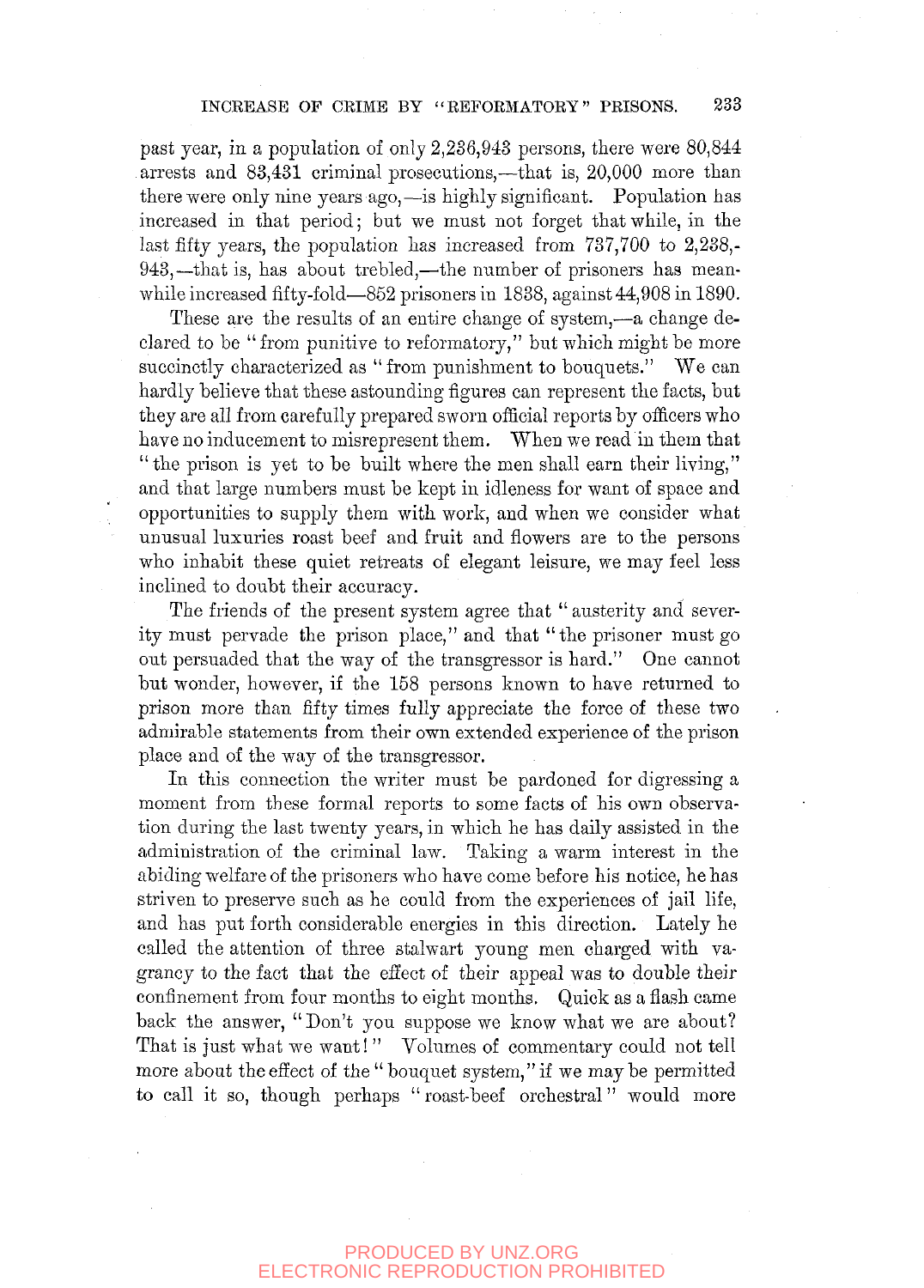#### 234 INCREASE OP CRIME BY "REFORMATORY" PRISONS.

happily describe some features of our present method. Several times the prisoners have complained to the writer that the officers have made a mistake in copying *their 7nittimnses,* and not given them time enough. Here is a complaint of this character last made to him: " I have got but two months, and I am entitled to four. Please have it altered for me: I want all four months that I was sentenced for." Again: meeting in a county prison a physician sentenced for two years for malpractice, the writer was astounded with this conversation. The prisoner was a man who had been noted for his enjoyment of the luxuries of existence. He said, "It is a great mistake you fellows make in thinking you are inflicting punishment when you send men here. I have been here a year, and can truly say I have enjoyed it so much that I shall not feel sorry if my pardon is not obtained. You see, it has been vacation, with just enough to do to amuse me. The novels in the prison library are entertaining, and I am yery fond of dominoes and checkers, and find some first-rate players among the men. Now, if it strikes me in this way, who have been accustomed to every luxury, how must it be to the poor devils who never have a square meal outside? Do you wonder that they flock by hundreds and thousands to the jails in winter? My only surprise is, that you can keep any of them out at all." This is the opinion of an educated man who has experienced the benefits of the system in his own person, and finds them " delightful,"—a life from which he is loath to part. But it is evident that it is far from the " austerity and severity" which once did " pervade the prison place; " and it will be hard from this to realize the good man's desire of "impressing the prisoner with the idea that the way of the transgressor is hard."

We have confined our attention to the working of the "reformatory" system" as opposed to the "punitive system" in Massachusetts, because the tendency is here perhaps the most apparent, though the good chaplain of "our only punitive institution" regrets that we cannot extend our missions to the prisoners from flowers to fruit as well, on the New York principle. But at another time we may find opportunity to compare the work and results in New York, which are very similar to the state of affairs criminal in Massachusetts, with the results of the older system in Delaware, where they still believe in applying the methods of Nature,—the gospejl of hard work and the infliction of physical pain on the wrong-doer until he learns to care for the helpless innocents who should be dependent upon his manly exertions, rather than leave them to the choice of starvation or the poor-house, as is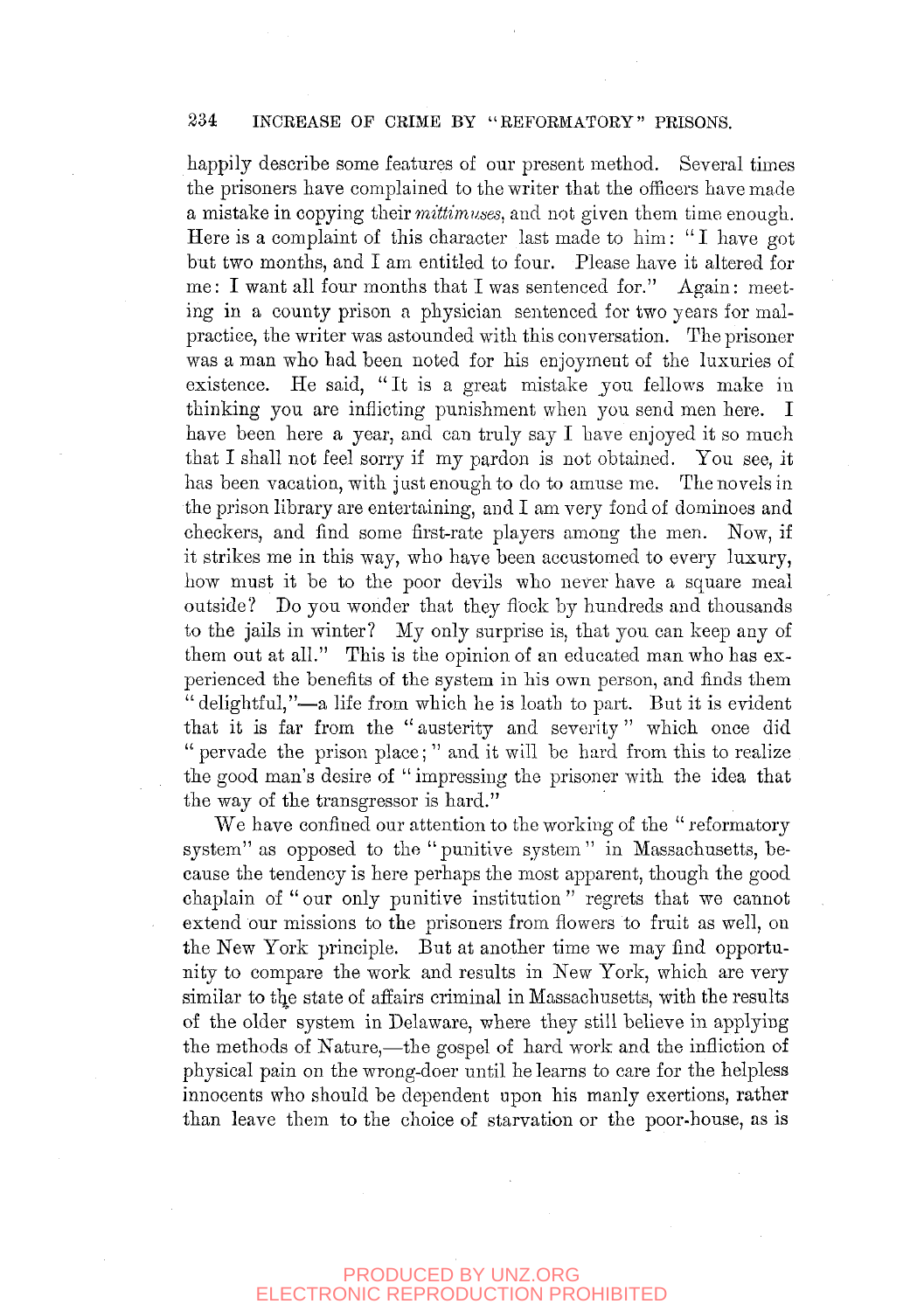now too often the pitiable lot of the women and children from whom we take the bread-winner for seclusion and reformation.

Not that the reformatory idea is by any means to be derided. The Massachusetts Reformatory and the parent institution at Elmira, New York, are doing a great work in their systems of compulsory education, especially in the direction of industrial education; and the Massachusetts Eeformatory is in very able hands, but it is evident from the official reports of the institution that the "austerity and severity," which the superintendent truly says should "pervade the prison place," are not as yet its distinguishing features. Amusements and better food than the prisoner can obtain by his own exertions, little or nothing to do, and entire freedom from the struggle for existence these are the features which make the prison place an asylum already eagerly sought by thousands every year. If these attractions continue to increase as they have during the last two decades, we may find that it will not take another fifty years to reduce the remaining half of that ratio of prisoners to population, half of which ratio, as we have already seen, has disappeared in the preceding fifty years.

Thus by this strange road we may arrive at that goal of our Nationalist friends. The State will have acquired complete control of all our persons and actions, and we shall no longer struggle for existence, because the State will supply all our wants. For how large a proportion of the population it has already done this, we have seen. In spite of all the lingering prejudice against prison life, one man in every 222 in Boston is philosophic enough gladly to accept the blessings already offered him. The inmates of the so-called " Boston House of Industry " are taught to join in a song aptly expressing a sentiment that soon must have universal application; for at the rate at which we are now progressing we shall in time all seek this socialistic heaven, and resign our responsibilities to the fostering care of "our country:"-

> " Upon thy mighty faithful heart We lay our burdens down; Thou art the only friend who feels Their weight without a frown."

The prisoners sing this degrading sentiment with great gusto, as if they appreciated its force as applied to themselves; and they may well do so. It is the lesson our whole system best inculcates. Are the manly duties of life a burden? Lay this burden down upon the country. You have but to disobey her laws, and your country will assume your obligations, clothe and feed you, as you have never been fed be-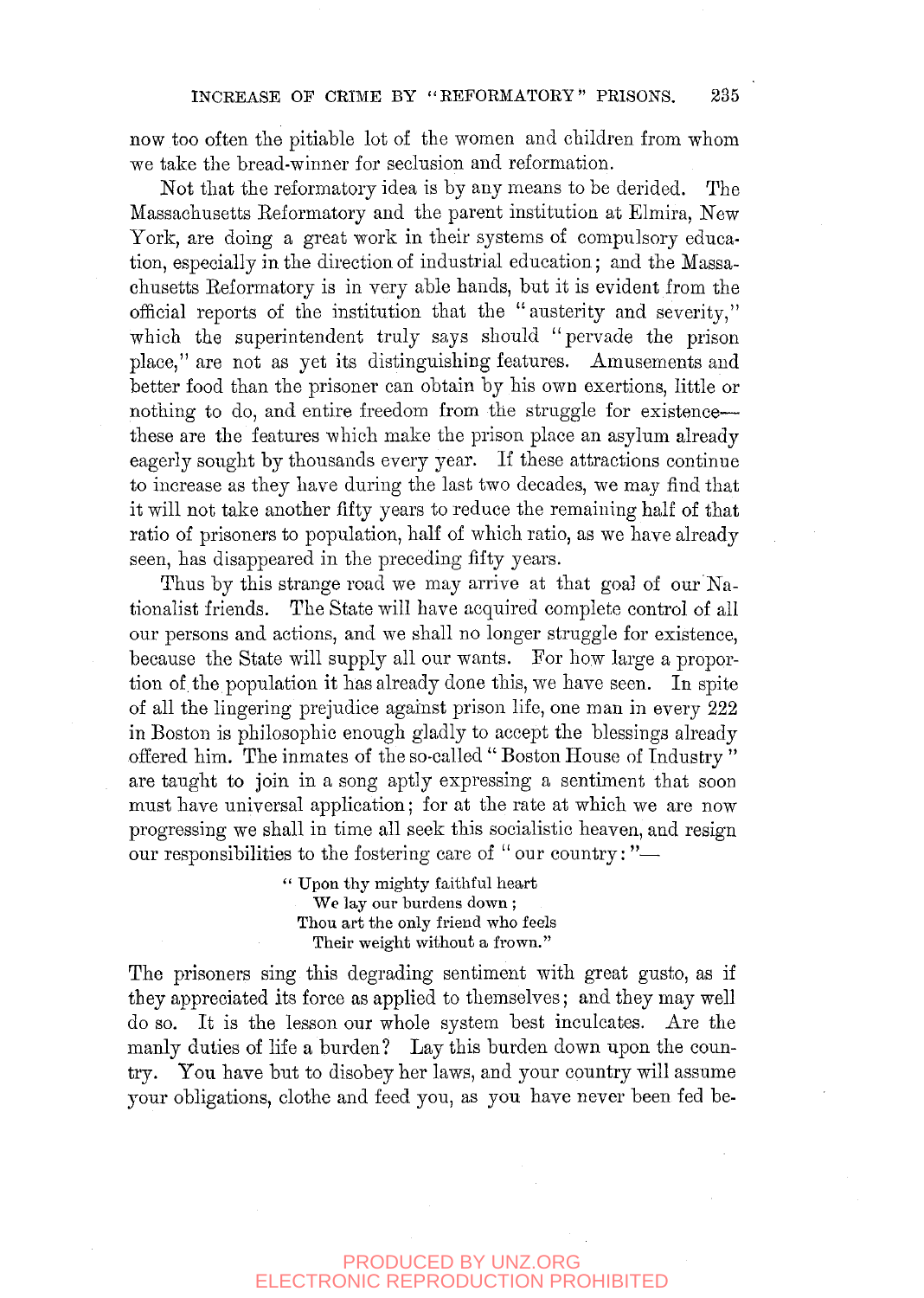### 236 INCREASE OF CRIME BY "REFORMATORY" PRISONS.

fore by your own exertions, on roast beef and gingerbread, and supply you with "the best the market affords," free of charge. Meanwhile you will be excused from all labor, or given only enough light work to entertain you; and the Society for Aiding Prisoners' Families will take care of your wife and children, or, if they are in danger of starving, the town will take care of them.

How many good children should we have in the family if we gave a child a piece of gingerbread every time it was naughty, in the hope that it would be touched by our kindness, and become good ? Yet this is literally what we do in our present " penal " system. We have softened our penalties until they are rewards of demerit. If a man is naturally lazy, we make him lazier by supporting him in idleness. Is he vicious, we give him gingerbread and a brass band as a reward for his viciousness. The only penalty which he still feels as a penalty is a fine, which his family feel more than he feels; and many men escape this by serving time in jail in preference to paying the fine. We talk of the disgrace of going to jail, and the loss of freedom; but the sense of disgrace vanishes with the first imprisonment, and the loss of freedom is not felt, accompanied as it is with unusual luxuries. " Four months," exclaimed a prisoner on being sentenced: "what's that? Why, it is less than a salt-voyage, and a great deal easier." "I would gladly go to jail for ten days," said a gentleman who knew of the management of our prisons, "if by so doing I could find myself in Europe. I should infinitely prefer it to the confinement and disagreeable features of a sea-voyage." Many men every year, finding themselves in need of quiet and medical aid, voluntarily seek the seclusion that the jails afford. And for a host of vagabonds it has already become a winter palace, where they regularly hibernate till it is more agreeable out of doors again. A country justice whom the writer knew had a regular *clientele* of some forty of these wise animals, who, as soon as they were recognized and turned out of snug harbor, would return, and swell his revenue by obtaining a new commitment. One epicurean philosopher, who once characterized himself on leaving the dock as " a thief and a murderer," has for twenty years laid the whole burden of his miserable existence upon the faithful heart of the country, and not once experienced a frown. His ideal of happiness is a wild debauch, for which his pension supplies the funds, and which he keeps up until he is exhausted, and needs rest and medical aid, when the county takes the burden off the hands of the State and of the United States, and neatly cleans and puts away his "batting suit,"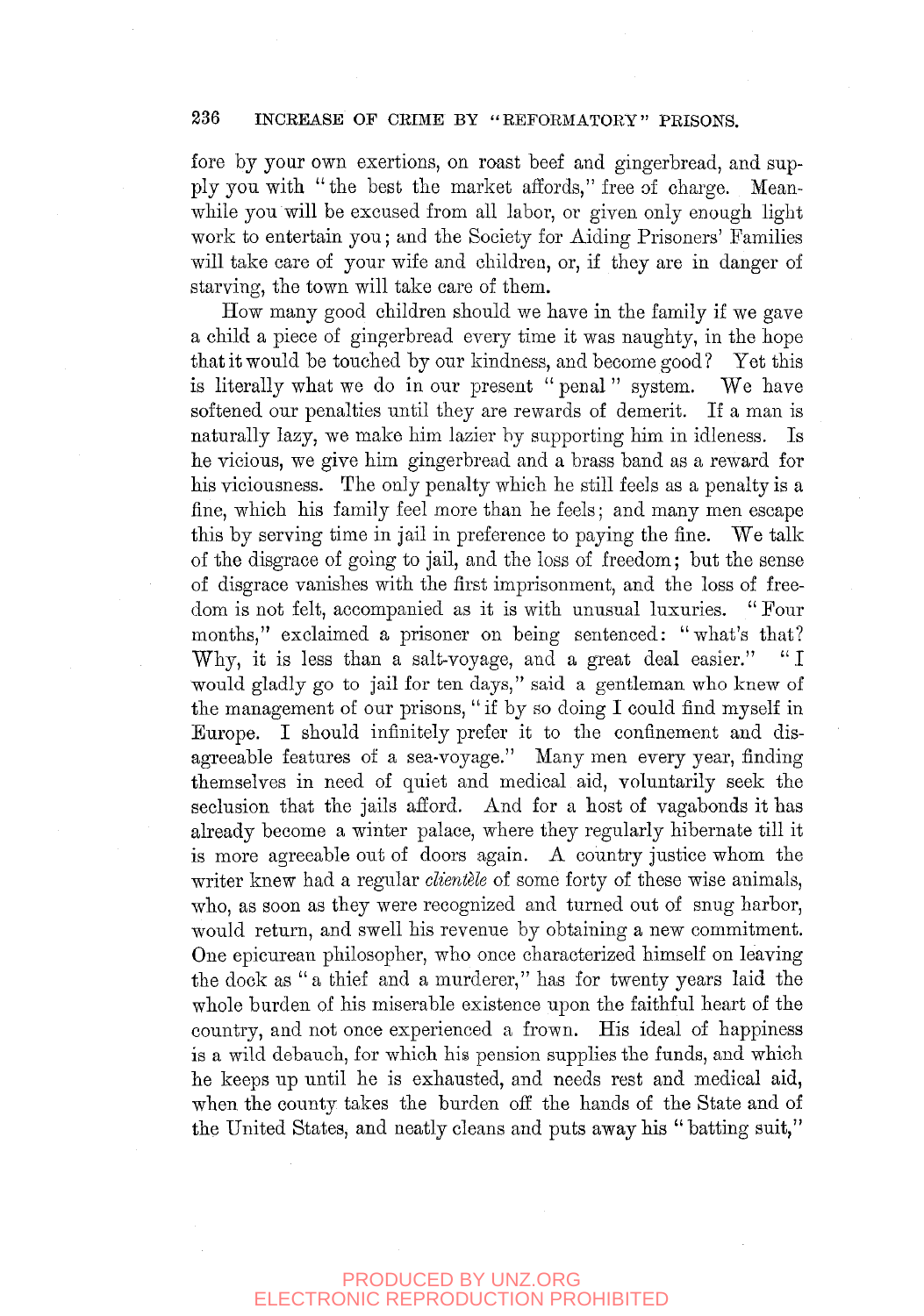his only property, till he is ready to go on another spree. Meanwhile he is cosseted and patched up again, and clothed and fed and doctored, till the funds at his disposal enable him to enjoy his liberty, when the same round continues. Thus we foster his vicious propensities to the utmost, and it is a striking example of the tendency of our present system. We reward crime and constantly encourage it, instead of punishing and sternly repressing it, as our fathers did; and this enormous increase of fifty-fold, while the population has only trebled, is the natural result. We have spared the rod, and substituted the piece of gingerbread. Our fathers' homely proverb warns us that this is the way to spoil the child; and the truth of their pregnant maxim is but too painfully apparent in our gorged jails, to which hundreds of the same prisoners return voluntarily and delightedly for thirty, fifty, or a hundred times.

Shall we, then, punish crime? or offer rewards for it? Is it either wise or safe to continue on the path which is so swiftly leading us to destruction?

WILLIAM P. ANDEEWS.

16